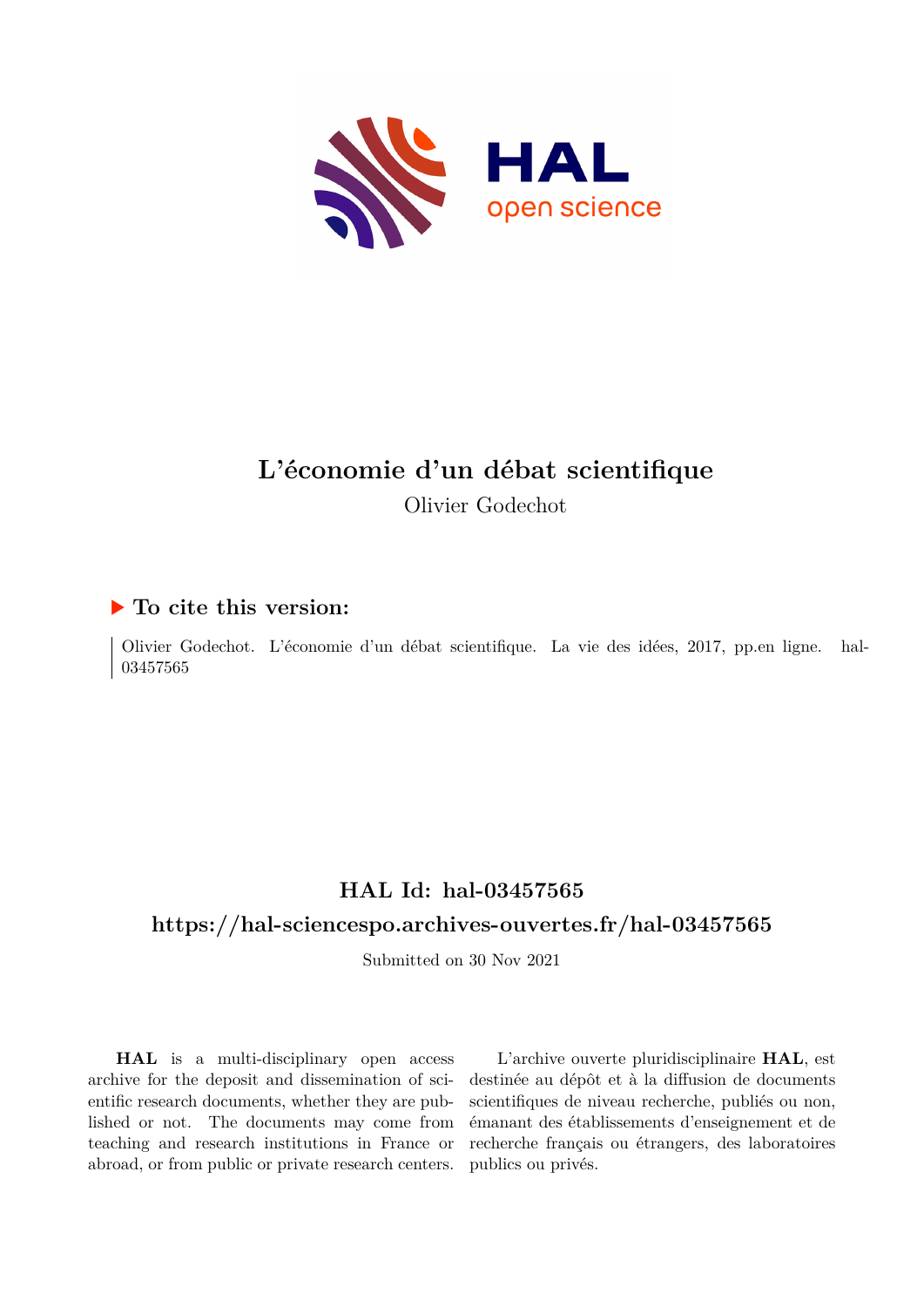# **CONOMIC** Volume 19 · Number 2 · March 2018 **sociology** the european electronic electronic<br>newsletter 19.2

#### **Content**

#### **1** Note from the editor

Economic devices, economics, economists, and the making of the economy *by Olivier Godechot*

**4** Discounting the future: a political technology *by Liliana Doganova*

**10** Ain't misbehaving – Behavioral economics and the making of financial literacy *by Marcus Wolf*

**19** The dual messages of OECD economic surveys – Observations from the OECD's Economics Department and the drafting and peer review of Economic Surveys *by Maria Duclos Lindstrøm*

**25** Central bank independence: economic common sense and economic device *by Sebastian Heidebrecht*

**32** Autobiographical narratives and the social-historical science of economics: a contribution to reflexivity? *by Frédéric Lebaron*

**38** Book Reviews

#### **Editor**

Olivier Godechot, Sciences Po, CNRS, and MaxPo, Paris

#### **Book Reviews Editor**

Lisa Suckert, Max Planck Institute for the Study of Societies

#### **Editorial Board**

Patrik Aspers, Uppsala University; Jens Beckert, Max Planck Institute for the Study of Societies, Cologne; Johan Heilbron, Centre de sociologie européenne, Paris; Richard Swedberg, Cornell University, Ithaca

## Note from the editor

# "The laws of economics." Economic devices, economics, economists, and the making of the economy

**Olivier Godechot**

Wenty years ago, Michel Callon edited The Laws of the Markets, a groundbreaking volume that substantially redefined lon edited *The Laws of the Markets,* a groundbreaking economic sociology by resetting the relationship between sociology and economics (Callon 1998). Many articles in economic sociology at that time started (and still do today) with sharp criticism of neoclassical economics. The latter was censured for being overly simplistic and complex, overly reductionist and irrelevant. What is more, two centuries of repeated criticisms were largely ignored by the economic mainstream and its course was barely affected. But instead of ritually blaming economics for what it is, Michel Callon invited us to study what it does: "economics, in the broad sense of the term, performs, shapes and formats the economy, rather than observing

how it functions" (Callon 1998). Through this radical proposition, Callon fully launched in economic sociology the research program on "performativity" whose roots were to be found in linguistics (Austin 1962) and which had earlier been imported into sociology by Pierre Bourdieu  $(1982)$  1991) and successfully applied by Marie-France Garcia-Parpet to the study of the creation of an auction market ([1986] 2007). Callon also oriented this research program along the performative dimension of technical devices that are usually thought of as neutral and transparent, such as formulas (MacKenzie and Millo 2003) and algorithms (Muniesa 2000 and 2007). This research climaxed with a study of the impact of the Black/Scholes formula on option pricing in financial markets (MacKenzie 2006).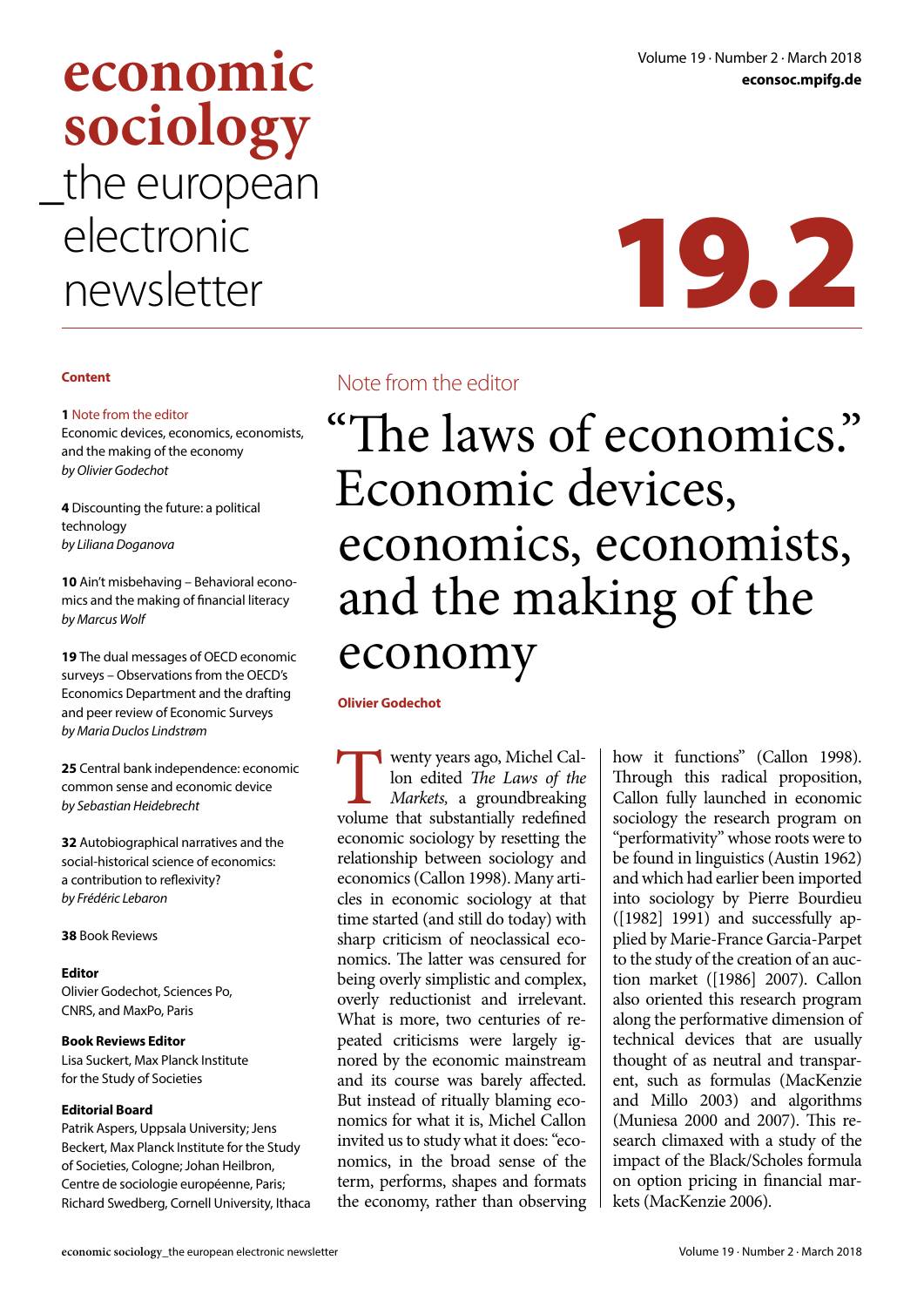On this basis, the study of the performativity of economics emerged initially as a sub-branch of Science and Technology Studies applied to mathematical neoclassical economics and its algorithmic devices, such as market-matching algorithms (MacKenzie, Muniesa, and Siu 2007). However, the development of this research program and the controversies surrounding its validity (Miller 2002 and 2005; Callon 2005) led to a widening of its scope, its objects, and its methods. Callon reformulated his concept in order to enable a much more plural notion of economics' performativity (Callon 2007). Both "confined economics" (that is, academic economics) and "economics at large" (actors in the economy) contribute to the "performation" of the economy, which is far from unilateral. "Performation's struggle" happen both within and between those two groups. Thus Callon invites us to go beyond socio-technical agency and to consider also the spheres of economics and of the economy, their resource structure, their instances of legitimation, and their forms of power. This redefined program therefore comes together with research in the sociology of science that analyzes the core structure of the field of the discipline of economics (Lebaron 2001; Fourcade 2009; Godechot 2011; Fourcade, Ollion, and Algan 2015). It also builds a bridge with political economy, an important stream of which is devoted to the role of institutions in the making and regulation of the economy (Woll 2014). More particularly, these national and international institutions, especially the economic ones (central banks, the OECD, the IMF, the European Commission, the World Bank) are increasingly populated with economists, either "confined" or "at large." While the balances of interests and power, between groups of experts, and the social classes and nations they represent do matter considerably, the types of training and knowledge in which are they embedded have a direct impact on how they frame economic problems and try to find solutions to them (Fligstein, Brundage, and Schultz 2017).

This issue of *economic sociology\_the european electronic newsletter* is devoted to the role of *economic devices, economics, and economists* in the making of the economy. It bears witness to both common agreement on the fact that economics shapes the world and also the plurality and interdisciplinarity of the ways of approaching this phenomenon.

Liliana Doganova's article "Discounting the future, a political technology" follows the path initiated by the STS approach, applied to economics. She shows the performative impact of a central economic device, the Discounted Cash Flow accounting formula (DCF), which makes it possible to establish the value of an asset based on its future returns. However, she also goes beyond the STS tradition by concentrating on various

uses and distortions of the formula in order to encapsulate moral considerations.

The piece by Marcus Wolf, "Ain't misbehaving. Behavioural economics and the making of financial literacy," also shows how economic literature changes reality – or at least tries to do so. Rather than sticking to mainstream rational-actor theory, his article focuses on the opposite academic stream, namely behavioral economics, which rejects the validity of the *homo œconomicus* hypothesis. But while the premises are opposite, the performation of the two streams are far from conflicting: a coalition of actors concerned with ordinary people's irrationality wants to try to turn them into rational investors by promoting financial education.

In "The dual messages of OECD economic surveys – Observations from the OECD Economics Department and the drafting and peer review of Economic Surveys," Maria Duclos Lindstrøm takes us inside the Chateau de La Muette, in the heart of a leading economic institution, the OECD. She observes in great detail the making and negotiation of Economic Surveys. In an interactionist spirit, she shows how the final estimates, the framing, and the wording of OECD surveys are negotiated between the OECD and the country delegates. In a sense, these surveys produce a form of relational performativity. They do not reveal the truth about a particular country, nor do they concentrate on modifications only of its national policy; they are framed in a way intended to favour the adoption of a given economic policy in all other OECD countries.

Sebastian Heidebrecht's paper "Central bank independence: economic common sense and economic device" analyzes the factors that govern central bankers' economic policies. His first results are extremely intriguing. At first sight, there is no clear link between the degree of conservativeness of the European Central Bank governing council and the degree of austerity of its monetary policy. However, one must recall that this unexpected indetermination was measured during an exceptional crisis period, in which some actors, as shown by Lebaron's paper, can escape social determinism and adopt economic positions that are not in line with what their social background.

Finally, Frédéric Lebaron, in "Autobiographical narratives and the social-historical science of economics: a contribution to reflexivity?", proposes to analyze an overlooked but immensely rich source of material for understanding the role of economists in the world: autobiographies. Providing a careful contextualization of their quest for justification, they uncover the details of field struggles, and the structural, social, and personal forces that lead to successes and failures with regard to the capacity to influence the economy.